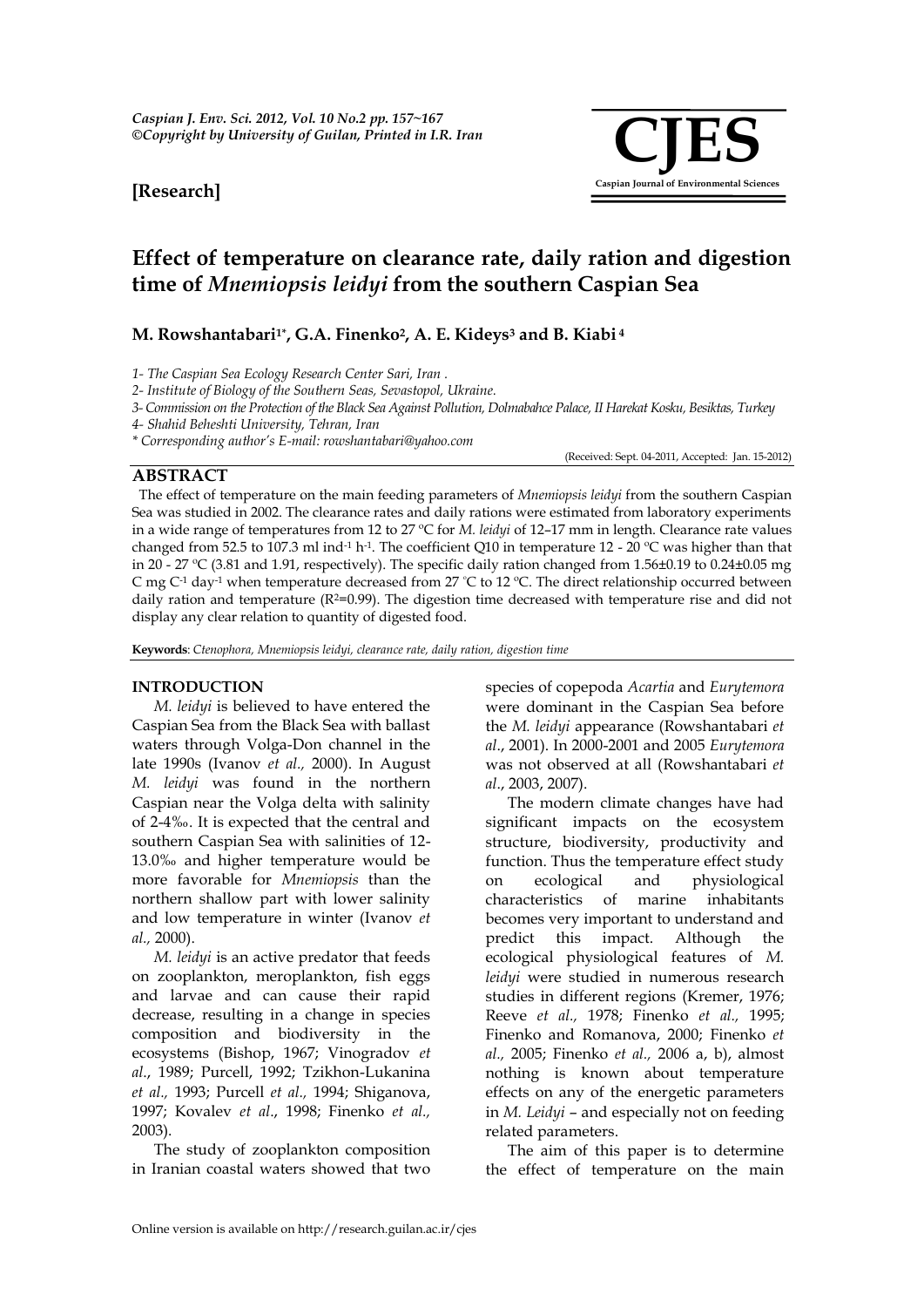feeding parameters of *M. leidyi*: clearance rate, daily ration, digestion time.

#### **MATERIALS AND METHODS**

*Mnemiopsis* was collected in summer 2002 (from August to September) by a 500 µm mesh net in region of Khazarabad in the southern Caspian Sea, where salinity was 12.3 - 12.8‰. Total length of each *Mnemiopsis* was measured just after capture and the wet weight was determined using an analytical balance (accuracy up to  $1 \times 10^{-2}$  g) after preliminary blotting the animals on a nylon mesh to remove excess water (Finenko et al, 2006 b). The relationship between length and weight was calculated using measurements from 384 individuals.

For studying the clearance rate and daily ration, *M. leidyi* were put into an aquarium (20 l volume), and were kept there until at least 1-2 hours before the experiments.

Zooplankton was collected daily with horizontal sampling by net (100 μm mesh). The zooplankton samples included nauplii, copepodits and adult *Acartia tonsa*. Before experiments the number of Copepoda was counted in 3 replicate 10 ml subsamples of this sample. Filtered Caspian Sea water (from 30 μm mesh) with the salinity of 12.3-12.8 ‰ was poured into six 5 l jars.

Two jars served as controls and four jars were used for the experimental groups. All experiments were performed in the dark and lasted for six hours. The container volume, density of predators and duration of the experiments were chosen to get a feeding response. As it was shown with calanoid copepods, a decrease of the final prey abundance by 30-40% is optimal (Gifford, 1993). Experiments for studying the effect of temperature on feeding rate were carried out at 12, 22 and 27 ºC with small *Mnemiopsis* of 12, 15 and 17 mm oral-aboral length  $(0.42 \pm 1)$ 0.17;  $0.47 \pm 0.15$  and  $0.83 \pm 0.08$  g of wet weight, respectively). The temperature was about 27 ºC in the sea at that time and the ctenophores were kept at the experimental temperatures for 24 h to acclimate.

Additional experiments on relationship between feeding rate and *Mnemiopsis* size were conducted at 21ºC using specimens of 5, 9.5 and 17.5mm. After the experiments, *Mnemiopsis* specimens were removed from experimental jars and water with zooplankton was filtered through 30μm

mesh to have the total volume of 200-250 ml. The number of different stages of *Acartia tonsa* was counted in each jar. The average biomass of food was calculated from number and individual weight of each stage in the control jar. The average food concentration in the jars was 20 ind l-1 . The clearance rate was computed on difference of prey number in the control and experimental jars (Finenko Romanova, 2000).

 $CR= V$  (lg C<sub>c</sub> – lg C<sub>e</sub>)/ 0.4343 nt

 $CR =$  clearance rate, ml ind<sup>-1</sup> h<sup>-1</sup>

V=volume of experimental jar (ml)

 $C_c$ =concentration of prey in control (ind ml-1 )

Ce=concentration of prey in experiment (ind ml-1 )

n = number of *Mnemiopsis*

 $t =$  time (hour)

To study digestion time the ctenophores of different size from 5 to 35 mm, without any visible food in their guts after catching, were placed in the dish with *Acartia* (200 ind l-1 ) at 27 ºC. After 10 minutes, when *Mnemiopsis* captured some prey, the number of prey was counted in *M. leidyi*  gut and then the start time of digestion was recorded. Then these animals were continuously observed to record complete digestion time. The digestion time was also determined for *Mnemiopsis* of 5 mm length at different temperatures. The quantity of digested food was estimated by number of captured prey (different stages of *Acartia*) and their weight (Petipa, 1957).

#### **RESULTS**

The relationship between wet weight and *M. leidyi* length in the wide size range from 4 to 50 mm was as follows:

 $WW = 0.0037 L^{1.900}$ 

WW= wet weight  $(g)$  L= length (mm)

The relationship between wet weight (WW) and oral-aboral length (L) of *M. leidyi* of three size groups (<10, 10-20 and >20 mm) were analyzed separately. The exponent in the equation was the highest (2.12) for the largest ctenophores with a length of >20 mm and was smallest (1.38) for the small ones (Table 1). The relation between dry and wet weight on an average amounted to 1.6% of wet weight, being 1.5 and 1.8% for different size groups (Table 1).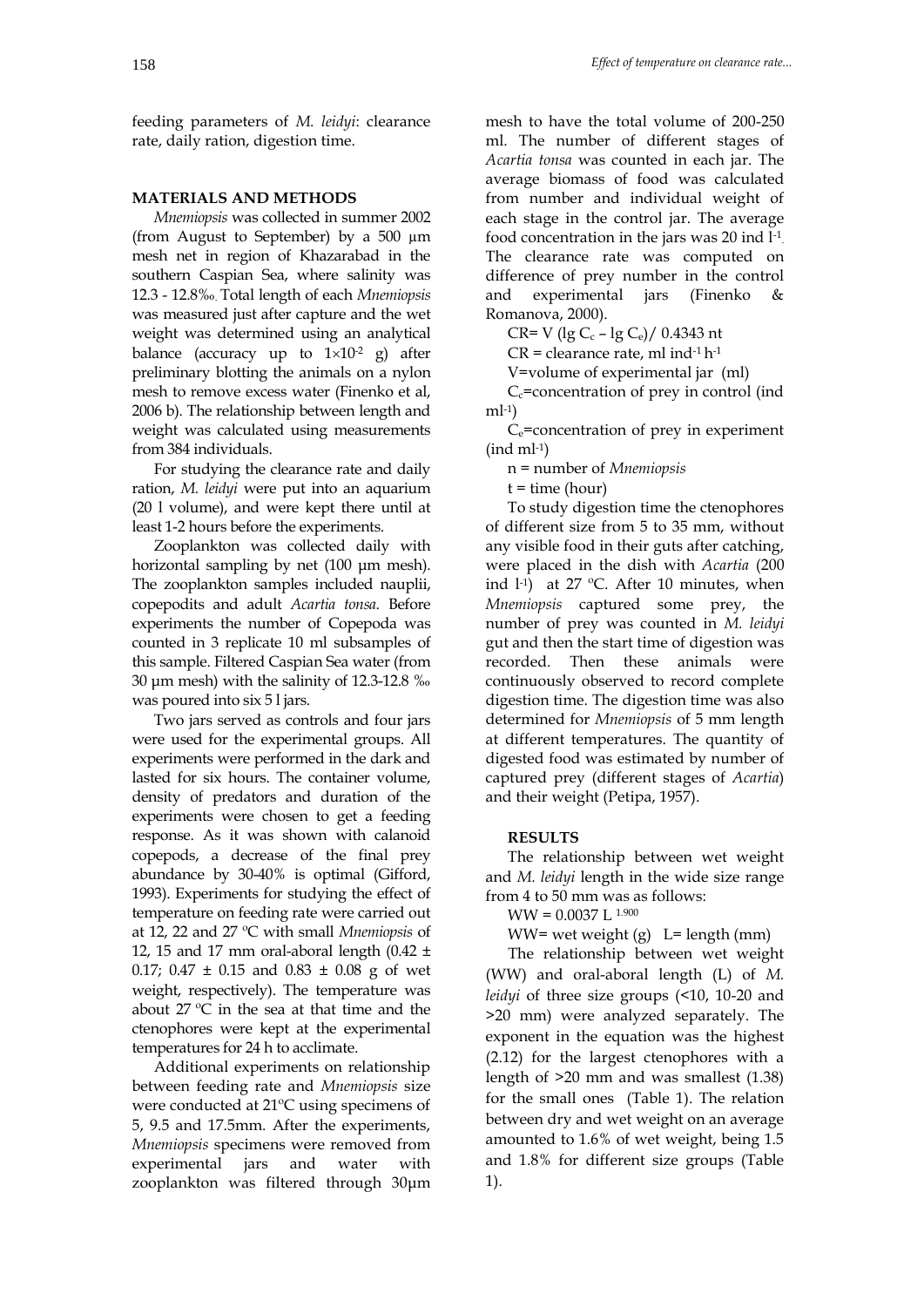| from the southern shores of the Caspian Sea |                              |                         |                                 |                       |  |  |  |
|---------------------------------------------|------------------------------|-------------------------|---------------------------------|-----------------------|--|--|--|
| Size range, mm                              | $4 - 50$                     | ~10                     | $10 - 20$                       | >20                   |  |  |  |
| Equation(WW-L)                              | WW=0.0037 L <sup>1.901</sup> | $WW = 0.0096$ I $1.380$ | $WW = 0.0032$ L $1.899$         | $WW = 0.0021$ L 2.117 |  |  |  |
| R <sub>2</sub>                              | 0.871                        | 0.811                   | 0.801                           | 0.811                 |  |  |  |
| Samples                                     | 384                          | 73                      | 124                             | 102                   |  |  |  |
| Equation(DW-WW)                             | DW=0.0151 WW1.015            | DW=0.0179 WW1.091       | $DW=0.0175$ WW <sup>1.113</sup> | DW=0.0182 WW0.909     |  |  |  |
| R <sub>2</sub>                              | 0.876                        | 0.805                   | 0.837                           | 0.851                 |  |  |  |
| Samples                                     | 390                          | 85                      | 131                             | 113                   |  |  |  |
| % DW/WW                                     | 1.536                        | 1.638                   | 1.737                           | 1.615                 |  |  |  |

**Table 1.** Morphometric characteristics (L mm, WW and DW mg) of *Mnemiopsis leidyi* from the southern shores of the Caspian Sea

The clearance rate of 12 – 17 mm *M. leidyi* increased from 52.48 to 107.33 ml ind-1 h<sup>-1</sup> and the specific clearance rate from 98.53 to 314.42 ml mgC $^{-1}$  h $^{-1}$  when temperature rose from 12 to 27  $\mathrm{C}$  (Figure 1).



Fig 1. The relationship between the specific clearance rate and temperature(Mean ± SD) ration of *Mnemiopsis leidyi* and different

The feeding rate increased from 0.24 to 1.56 mgC mgC<sup>-1</sup> day<sup>-1</sup> when temperature rose from 12 to 27 ºC (Table 2). There was a direct correlation between specific daily ration (SDR, mgC mgC<sup>-1</sup> day-<sup>1</sup>) and

The coefficient  $Q_{10}$  in the temperature range from 12 to 20 ºC was higher than that between 20 and 27 ºC (3.81 and 1.91, respectively) In the whole studied temperature range  $Q_{10}$  is 2.16.



**Fig 2.** The correlation between specific daily temperatures in the Caspian Sea (Mean±SD)

temperature (T) which could be described in the following equation (Figure 2): SDR=  $0.001$  T<sup>2.315</sup>  $R^2= 0.999$ 

| N | T °C | <i>Mnemiopsis</i><br>Length, mm | Mnemiopsis<br>Carbon content (mgC) | Daily ration<br>$(mgC \, \text{day}^{-1})$ | Specific daily ration<br>$(mgC \, mgC^{-1} \, day^{-1})$ | Daily ration<br>%C |
|---|------|---------------------------------|------------------------------------|--------------------------------------------|----------------------------------------------------------|--------------------|
|   | 27   | 12                              | $0.31 \pm 0.08$                    | $0.48 \pm 0.06$                            | $1.56 \pm 0.19$                                          | $156.00 \pm 18.72$ |
|   | 22   | 15                              | $0.41 \pm 0.05$                    | $0.41 \pm 0.07$                            | $0.99 \pm 0.26$                                          | $98.76 \pm 25.94$  |

3 12 17  $0.53 \pm 0.05$   $0.13 \pm 0.04$   $0.24 \pm 0.05$   $24.77 \pm 4.93$ 

**Table 2***.* The daily ration and the specific daily ration of *Mnemiopsis leidyi* fed on *Acartia*  (Mean±SD)

 The specific daily ration of *Mnemiopsis* at 21  $\,^{\circ}$ C decreased with increase in body carbon content. The correlation between the specific daily ration and cabon content is as follows (Figure 3): SDR=  $0.210 \text{ C}^{-0.234}$  $R^2 = 0.853$ 

The correlation between specific clearance rate (ml mgC $-1$  h $-1$ ) and carbon content of *M. leidyi* at 21ºC is described in the following power function (Figure 4): SCR=160.38 C**–**0.332  $R^2 = 0.820$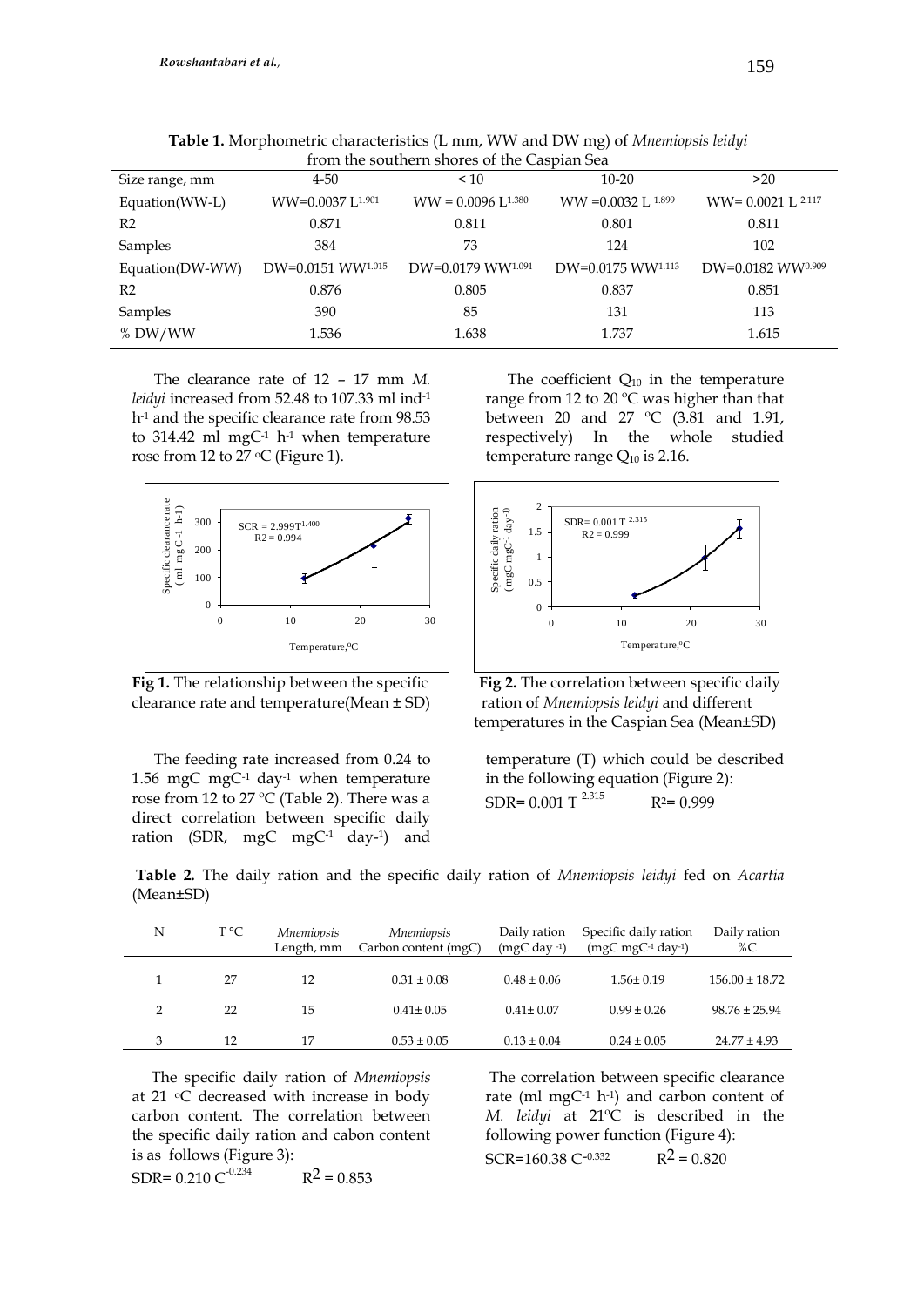

daily ration and weight of *Mnemiopsis* at rate and weight of *Mnemiopsis* at 21 ºC 21ºC (Mean±SD) (Mean ± SD)

The average digestion time ranged from 77.5±16.5 minutes at 12 ºC to 36.0±15.2 minutes at 27 ºC in *Mnemiopsis* of 5 mm length and 0.078g weight (Table 3). Within the whole range of temperature studied (12 - 27 °C)  $Q_{10}$  of digestion time was 1.67. During one day the ctenophore could



**Fig 3.** The correlation between the specific **Fig 4.** Correlation between specific clearance

consume and digest up to 1.72 mg of *Acartia* at 27 ºC under continuous feeding.

Digestion time values of *M. leidyi* of different sizes (5–35 mm) at 27 ºC were rather closed; they ranged from 14 to 30 min (average 21.2±5.2 min) and did not display any clear relation to quantity of digested food (Table 4).

**Table 3.** The digestion time and digestion rate of *Acartia* by 5 mm *M. leidyi*

| at different temperatures (Mean $\pm$ SD). |                   |          |          |                |            |             |
|--------------------------------------------|-------------------|----------|----------|----------------|------------|-------------|
| Temperatu                                  | Digestion         | Acartia  | Acartia  |                | Digestion  | Digestion   |
| re                                         | time              | digested | digested | Digestion rate | rate       | rate        |
| $\rm ^{(0}C)$                              | (min)             | (ind)    | (mg)     | (mg WWday-1)   | (mgCday-1) | (ind day-1) |
| 12                                         | 77.50±16.54       | 1.4      | 0.007    | 0.14           | 0.01       | 26          |
| 17                                         | $60.00 \pm 17.48$ | 1.7      | 0.014    | 0.33           | 0.03       | 41          |
| 21                                         | $50.50 \pm 17.28$ | 2.1      | 0.025    | 0.7            | 0.06       | 60          |
| 27                                         | 36.00±15.21       | 3.5      | 0.043    | 1.72           | 0.14       | 140         |

Table 4. The digestion time of different size *Mnemiopsis* feeding on *Acartia* at 27 °C

| N              | M. leidyi | M.leidyi, | M.leidyi, | Number of      | Acartia | Acartia | Digestion      |
|----------------|-----------|-----------|-----------|----------------|---------|---------|----------------|
| experiment     | length    | WW(g)     | (mgC)     | Acartia        | caught  | caught  | time           |
|                | (mm)      |           |           | caught         | WW(mg)  | (mgC)   | (min)          |
| 1              | 5         | 0.079     | 0.05      | 2              | 0.017   | 0.001   | 20             |
| $\overline{2}$ | 5         | 0.079     | 0.05      | 3              | 0.018   | 0.001   | 25             |
| 3              | 6         | 0.111     | 0.071     | $\overline{2}$ | 0.015   | 0.001   | 30             |
| 4              | 6         | 0.111     | 0.071     | 5              | 0.02    | 0.002   | 30             |
| 5              | 7         | 0.149     | 0.096     | 2              | 0.017   | 0.001   | 20             |
| 6              | 8         | 0.193     | 0.123     | 9              | 0.023   | 0.002   | 15             |
| 7              | 10        | 0.294     | 0.188     | 5              | 0.04    | 0.003   | 16             |
| 8              | 11        | 0.353     | 0.226     | 2              | 0.045   | 0.004   | 14             |
| 9              | 17        | 0.807     | 0.516     | 5              | 0.064   | 0.005   | 18             |
| 10             | 21        | 1.205     | 0.771     | 8              | 0.098   | 0.008   | 20             |
| 11             | 22        | 1.317     | 0.843     | 7              | 0.105   | 0.008   | 21             |
| 12             | 24        | 1.553     | 0.994     | 6              | 0.11    | 0.009   | 20             |
| 13             | 29        | 2.226     | 1.425     | 10             | 0.141   | 0.011   | 28             |
| 14             | 35        | 3.182     | 2.036     | 6              | 0.152   | 0.012   | 20             |
| average        |           |           |           |                |         |         | $21.2 \pm 5.2$ |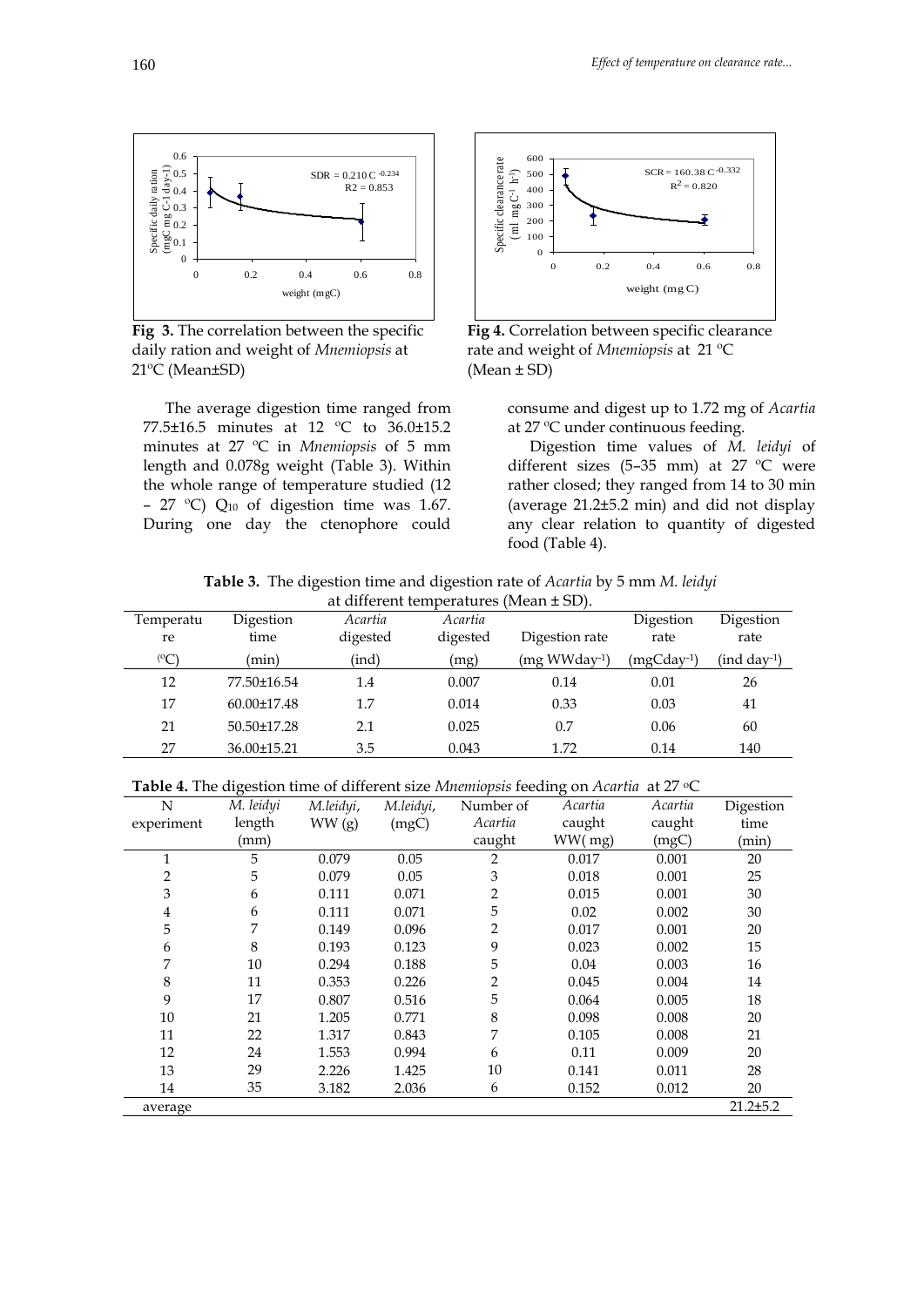

**Fig 5.** The correlation between the digested food (DF) in experiment and weight (mg C) of *Mnemiopsis* at 27 ºC

Quantity of consumed (digested) food increased with increase in ctenophore weight, so larger ctenophores could catch and digest more food in the same time as small ones (Figure 5).

#### **DISCUSSION**

The relationship between length (L, mm) and wet weight (WW, g) in *M. leidyi* in the south Caspian Sea differed among the size groups. The exponent in the equations varied from 1.38 to 2.11 and was the largest in the large ctenophores (20–50) mm). This variability is a result of changing of morphometric proportions in this species with development and growth. Morphometric characteristics (WW, C and N mg) of *M. leidyi* from the different regions are given in Table 4. The weights of small *M. leidyi* (<30mm) calculated from the equations for *M. leidyi* in the northern Caspian Sea (Kideys *et al.,* 2001, Shiganova *et al.,* 2001) are in good agreement with our data while the weights of large ctenophores (30–50mm) differ by about 20% from ours (in Kideys *et al*. they are higher and in Shiganova *et al*. they are lower than ours).

In Finenko *et al*. (2003) as well as in some other studies (Deason, 1982, Sullivan and Gifford, 2004) the oral – aboral length of ctenophores was measured while other authors cited, used total length with lobes. If oral–aboral length is 75% of total length (Finenko and Romanova unpublished data) the weights of *M. leidyi* from the different regions are very close (Table 5).

It is worth noting that the relationships between the wet weight and length for separate size groups are more accurate than that for the whole length range of ctenophores and they can be recommended for computation of population biomass.

*M. leidyi* dry weight in the south Caspian Sea (with the salinity of 13 ‰) averaged 1.6% of wet weight, ranging between 1.5 and 1.8% for different size groups. In the north Caspian Sea at the salinity of 5.7‰ these values varied from 0.61 to 0.97% (averaging 0.78%) in the ctenophores of 2.5–4.6 mm (Shiganova *et al.,* 2001). The ratios in the present study are significantly lower than those in the other regions due to low salinity of the Caspian Sea. In *M. leidyi* from the Black Sea it is 2.2% and in ctenophores from the Atlantic Ocean with salinity of 32-34 ‰, it is equal to 3.4% (Finenko *et al.,* 1995, Reeve *et al.,* 1978).

In the present study, effects of temperature (12–27 ºC) were studied on clearance rate of three size groups of *M. leidyi*. As mentioned above 5 litre jars were used for the feeding experiments. It is known that clearance rate in the laboratory experiments is affected by experimental container volume: there is a "wall effect" in small volumes when ctenophores tighten their lobs making contact with bottle walls and stop feeding (Reeve *et al.,* 1978, Finenko *et al.,* 2005). Finenko *et al.* (1995) revealed the ingestion and clearance rates of 20 mm *Mnemiopsis* increased three times when container volume changed from 1 to 5 liters. We believe the experimental volumes of 4-5 l are optimum for small *M. leidyi* and our data represent more realistic values of clearance rates occurring in the sea.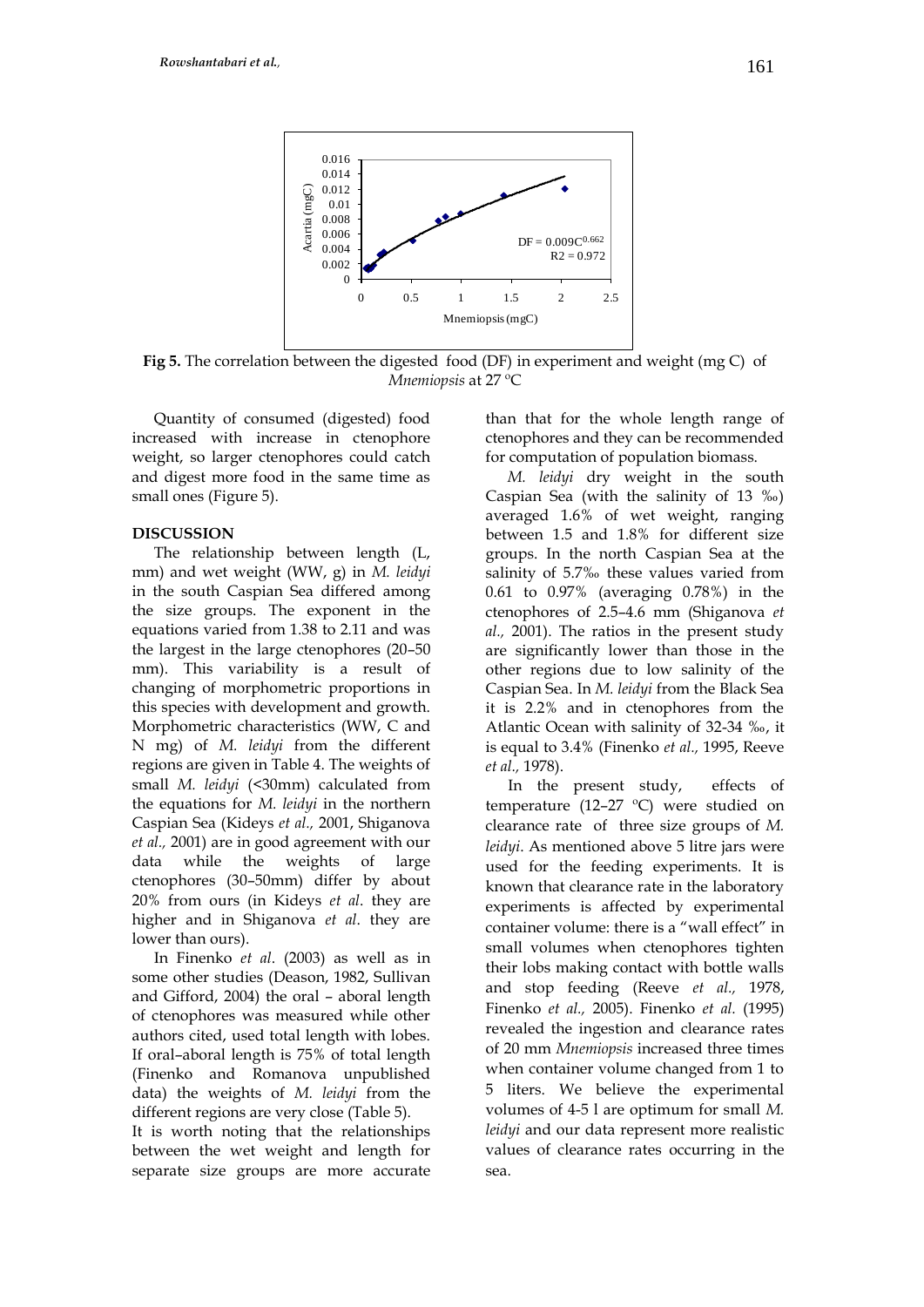It is well known that the important characteristics of Lobate ctenophores is the proportionality between the consumption rate and the food concentration over an extremely wide range of prey concentrations (Bishop, 1968, Gibbson and Painting, 1992, Reeve *et. al,* 1978). When copepods were used as food, the food saturation was not observed at concentrations as high as 3000 specimens per liter (Reeve *et al.,* 1978). Under this type of functional response to the increase of the prey concentration the clearance rate does not depend on the prey density (Kremer, 1976, Monteleone and Duguay, 1988, Finenko and Romanova, 2000) so we can analyze clearance rate values but not daily rations that are affected by prey concentration in the experiments.

Data from literature and in this study on the clearance rate of *M. leidyi* at various temperature and food items is difficult to compare because the experiments differed by experimental volumes (from 1 to 20-40 l) and food items (nauplii, copepodits, adult Copepoda, nauplii *Acartia*, Bivalvia, nauplii *Balanus* sp., fish eggs). However, in our experiments the clearance rate values are in a good agreement with the results of the most experiments where Copepoda were used as a food and volume of experimental jars was close to ours. At temperature 8-15 <sup>o</sup>C in *M. leidyi* of 20 – 60 mm feeding on Copepods clearance rate values were about 0.75  $-3.94$  1 gDW<sup>-1</sup> h<sup>-1</sup>, at 15 - 20 <sup>o</sup>C *Mnemiopsis* of the same size cleared 1.7 – 8.75 1 gDW<sup>-1</sup> h<sup>-1</sup>; at 20- 25 °C maximum clearance volume was as high as 16.85 l gDW-1 h-1 and reached 18.5 l gDW-1 h-1 at temperature  $>25$  °C (Table 6). There is clear tendency of clearance rate to increase with temperature. According to our results  $Q_{10}$ values of clearance rate in the temperature range of 12 -20 $\degree$ C were 3.81 and within the range of 20 -27 ºC were 1.91. In the whole studied temperature range of 12 -27 °C  $Q_{10}$ was 2.16. As mentioned above data on the effect of temperature on feeding characteristics of gelatinous organisms are very scarce but there are some data on effect of temperature on the metabolism that were analyzed in Svetlichny *et al*.

(2004) and Purcell (2009). In *M.leidyi*  $Q_{10}$  of respiration rate measured at ambient temperature of  $7 - 12$  °C were high (6.7) and in the range from 12 to 23 ºC were much lower (1.8). In the whole temperature range of 7 – 23 ºC it was 2.1 (Svetlichny *et al.*, 2004) In Kremer (1977) Q<sub>10</sub> was 4.0 in the temperature range of 10.3 - 24.5 ºC. In the study by Svetlichny *et al*. (2004), weight specific respiration rate of another ctenophore *Beroe ovata* gradually increased within temperature a range of 10-28 °C, independent of body size. Mean  $Q_{10}$  was 2.17±0.5. Meantime Purcell (2009) revealed that respiration rates of scyphomedusae and *Mnemiopsis leidyi* ctenophores measured at or near ambient temperatures did not change with temperature in accordance with experimentally measured Q10s respiration rates. She considers that the respiration rates of *Aurelia* spp., *Chrysaora* spp., and *Cyanea* spp. Scyphomedusae, and *M. leidyi* ctenophores can be predicted from most habitats with regressions using mass, and that adjustment for temperature by Q10 determined from experimentally changed temperatures may misestimate metabolic rates. If it is true for feeding rates, it is difficult to estimate now because of lack of data on feeding of medusa and ctenophores in different temperature conditions, but we agree with her recommendations to measure these values at ambient temperatures but not with short-term acclimation.

Digestion time of *M. leidyi* observed in our experiments is amongst the lowest for ctenophores from different studies where it varied from 20 to 400 min and was affected by temperature (Larson, 1987, Reeve *et al.,* 1978, Tzikhon- Lukanina *et al.,* 1995 Finenko *et al*., 2005). The digestion time also depends on prey and predator sizes. To digest small prey (<1 mm – *Oithona*, nauplii Copepoda, *Balanus* larvae) 50mm *M. leidyi* spent only 20–40 min (Larson, 1987). Large copepoda are digested much slower than small ones. Ctenophore of all sizes digested *Acartia* of 1-2 mm length in 60–100 min that is half the time taken for *Pontellidae* and *Calanus* (length of 3-3.5 mm).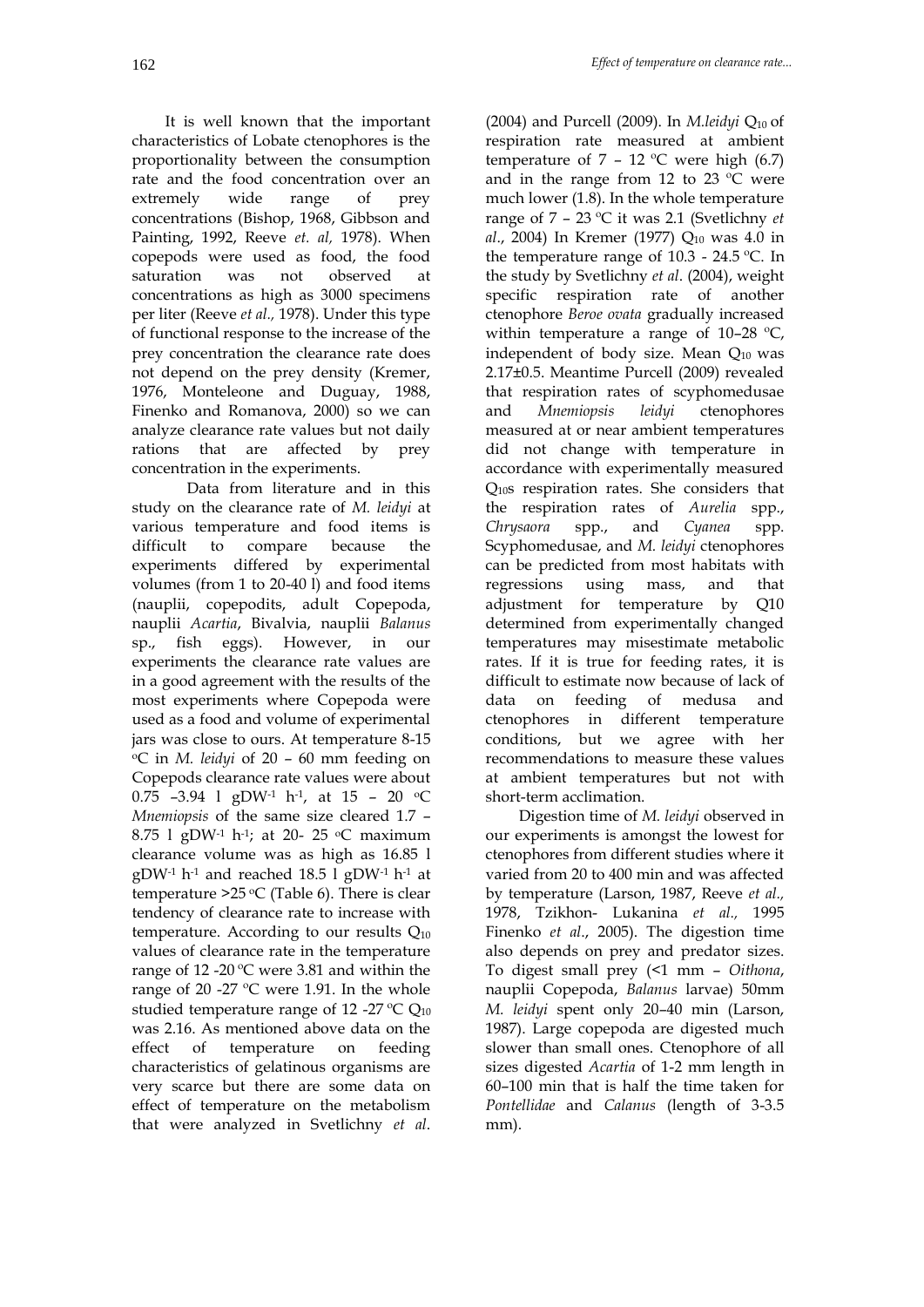| egions         |                   |                                 |                            |
|----------------|-------------------|---------------------------------|----------------------------|
| Size range, mm | Region            | Equation                        | Reference                  |
| $3-22$         | Caspian Sea       | WW=0.0011 L <sup>2.34</sup>     | Kideys et al., 2001        |
| $2.5 - 4.6$    | Caspian Sea       | $WW = 0.0094$ L <sup>1.67</sup> | Shiganova et al., 2001     |
| $4 - 50$       | Caspian Sea       | $WW = 0.0037 L^{1.90}$          | Our data                   |
| < 10           | Narrangansett Bay | $WW = 0.0007$ L 2.636           | Deason, 1982               |
| $0.5 - 16$     | Narrangansett Bay | $C = 0.0017$ L $2.014$          | Sullivan and Gifford, 2004 |
| $0.5 - 5$      | Narrangansett Bay | $C = 0.0017 L^{1.925}$          | Sullivan and Gifford, 2004 |
| $6 - 16$       | Narrangansett Bay | $C = 0.0113$ L $1.227$          | Sullivan and Gifford, 2004 |
| $0.5 - 16$     | Narrangansett Bay | $N = 0.0003$ L 2.119            | Sullivan and Gifford, 2004 |
| $0.5 - 5$      | Narrangansett Bay | $N = 0.0003$ L <sup>2.095</sup> | Sullivan and Gifford, 2004 |
| $6 - 16$       | Narrangansett Bay | $N = 0.0033$ L 1.057            | Sullivan and Gifford, 2004 |
| $2 - 10$       | <b>Black Sea</b>  | $WW = 0.0011L^{2.76}$           | Finenko et al., 2003       |
| 11-65          | <b>Black Sea</b>  | $WW = 0.0013$ L <sup>2.49</sup> | Finenko et al., 2003       |

**Table 5.** Morphometric characteristics (WW, C and N mg) of *Mnemiopsis leidyi* from different regi

| <b>Table 6.</b> Clearance rate (CR, 1 $g^{-1}$ DW h <sup>-1</sup> ) in <i>Mnemiopsis leidyi</i> at different temperature and |
|------------------------------------------------------------------------------------------------------------------------------|
| food conditions [All of them have been obtained at natural salinity of this region $(32-34\%)$ ,                             |
| except Finenko et al., 2006 and this paper, $(12 - 13\%)$ , Finenko et al., 2005 $(18\%)$ <sup>*</sup> .                     |

| <i>Mnemiopsis</i> |                  |              |                  |                                |                                              |
|-------------------|------------------|--------------|------------------|--------------------------------|----------------------------------------------|
| length (mm)       | $T({}^{\circ}C)$ | Volume (l)   | Food             | $CR$ (1 $g^{-1}$ DW $h^{-1}$ ) | Reference                                    |
| 20-50             | 8                | 6            | Copepoda         | 1.1                            | Miller, 1970                                 |
| 17                | 12               | 5            | Copepoda         | 3.94                           | This paper                                   |
| 24-58             | $10 - 15$        | 20-40        | Copepoda         | $0.75 - 3.6$                   | Kremer, 1979                                 |
| $0.5 - 1$         | 15               | $\mathbf{1}$ | microzoo         | $0.6 - 1.8$                    | Stocker et al. 1987                          |
| 20-50             | 16               | 6            | Copepoda         | 4.17                           | Miller, 1970                                 |
| $< 10$ mm         | 20               | $\mathbf{1}$ | Copepoda         | 1.46-2.71                      | Lonsdale, 1981                               |
| $< 10$ mm         | 20               | $\mathbf{1}$ | Nauplii Copepoda | 2.27                           | Deason, 1982                                 |
| $< 10$ mm         | 20               | 1            | Copepoda         | 3.54-6.82                      | Miller, 1970                                 |
| $5 - 20$          | 21               | 5            | Acartia sp.      | $5.9 - 10.5$                   | Finenko et al., 2006                         |
| 15                | 22               | 5            | Copepoda         | 8.75                           | This paper                                   |
| 24-58             | $20 - 25$        | 20-40        | Copepoda         | 1.7-5.68                       | Kremer, 1979                                 |
| 10-50             | $22 - 24$        | 4            | Copepoda         | $3.59 - 10.6$ (6.43)           | Quaglietta, 1987                             |
| 20-50             | 24               | 6            | Copepoda         | 7.95                           | Miller, 1970                                 |
| $9 - 67$          | $21 - 24$        | 15           | fish eggs        | 2.27-16.85                     | Monteleone &                                 |
| $20 - 25$         | $21 - 24$        | 15           | fish eggs        | 3.98-16.85                     | Duguay, 1988<br>Monteleone &<br>Duguay, 1988 |
| 20-30             | 26               | 5            | nauplii Artemia  | 10.9                           | Finenko et al., 2005                         |
| $40 - 50$         | 26               | 5            | nauplii Artemia  | $4.5 - 9.09$                   | Finenko et al., 2005                         |
| 12                | 27               | 5            | Copepoda         | 6.08                           | This paper                                   |
| 50                | 27-30            | sea          | zooplankton      | $0.35 - 3.65.8$                | Larson, 1987                                 |
|                   |                  |              |                  |                                |                                              |

\*-Average values are in parenthesis

At the same time, digestion rate increased with *M. leidyi* size (Tzikhon-Lukanina *et al*., 1995, Finenko *et al.,* 2005). A 10 mm *Mnemiopsis* digested *Pontellidae* in 400 min while 70 mm ctenophores spent half as much time under same conditions. Average digestion time at 26 °C was  $50\pm20$  min in 20-30 mm *M. leidyi* and 77±23 min in 40-50 mm ctenophores in the experiments with *Artemia* nauplii >1 mm (Finenko *et al*., 2005).

Digestion time decreased with increase of temperature in the whole range of temperature studied in our experiments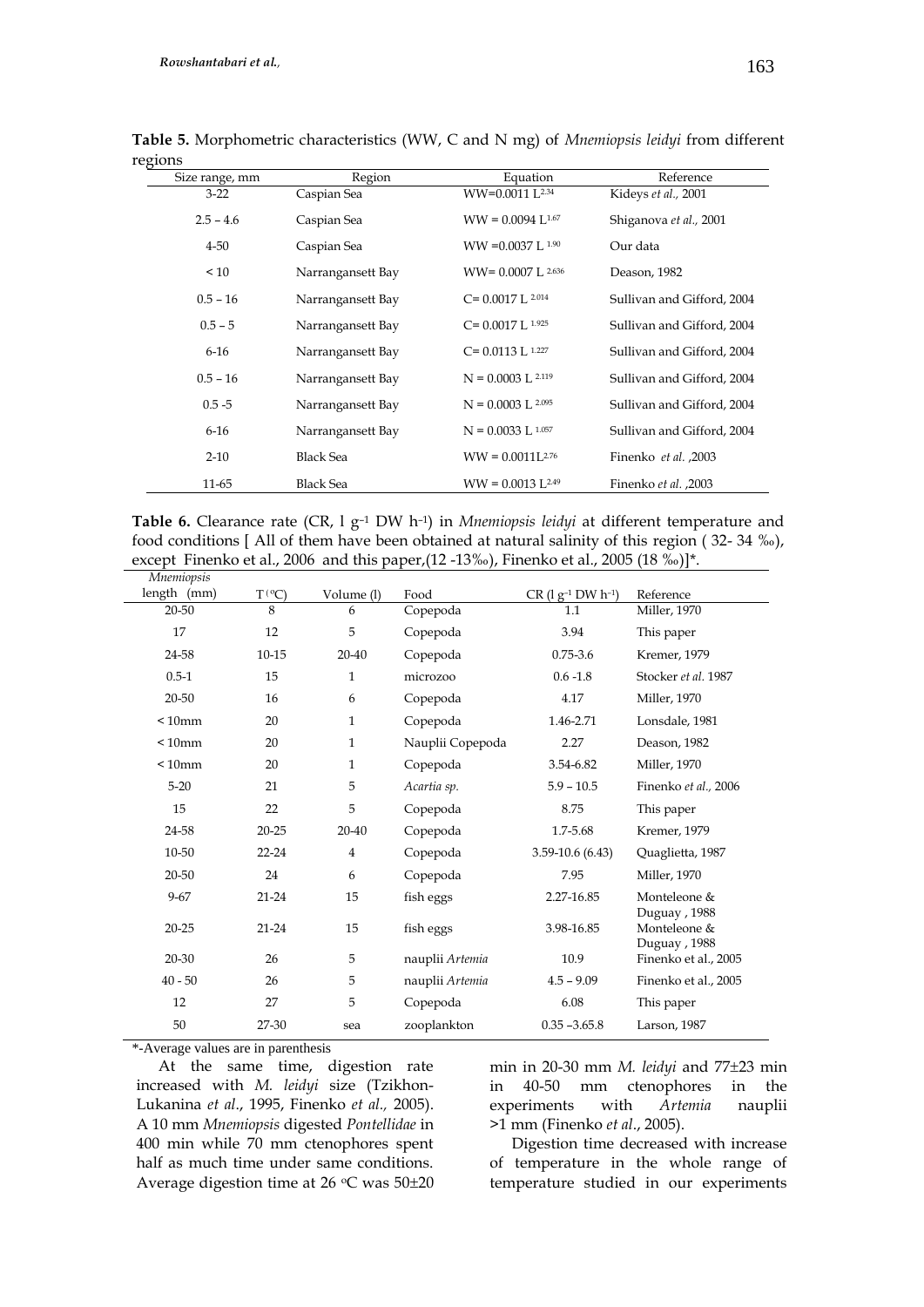with Q<sub>10</sub> being 1.67 in temperature range of 12 –-27 ºC. These values are lower than that of clearance rate: between 12 – 20 ºC it equal 3.81 and between 20 and 27 ºC 1.91 respectively Along with decrease of digestion time, number of prey caught increased: at 12 oC, a 5- mm *Mnemiopsis* can catch on average 1.4 *Acartia* within 10 min while at 27 oC this increased to 3.5 *Acartia*. Probably this difference in number of prey caught especially for such small ctenophores can explain lower  $Q_{10}$  values of digestion time in compare to  $Q_{10}$  of clearance rate values. Purcell (2009) also found a significant effect of temperature with digestion by jellyfish of similar size (12.6–28.6 g WW) ranging between 0.71 h at 30 °C and 3.85 h at 4 °C. This is equivalent to a  $Q_{10}$  of 2.08. She supposes that such rapid digestion at warm temperatures may have been exacerbated by small prey sizes at those locations.

The present study is the first where *M. leidyi* feeding characteristics have been examined at low salinity in wide range of temperature. Our data are important to assess trophic impact of the ctenophore on the Caspian Sea planktonic community and ecosystem as a whole all the year round can be used for modeling purposes.

#### **ACKNOWLEDGMENTS**

We are very grateful to Dr. J. Purcell for constructive comments. This research was supported by the Iranian Fisheries Research Organization (IRFO). Special thanks are due to Dr. Motallebi (Head of IRFO). We also thank Vahedi, Rezaei, Khodaparast, Rostamian and Keihansani for their assistance in the laboratory.

#### **REFERENCES**

- Bishop, J.W. (1967). Feeding rates of the ctenophore *Mnemiopsis leidyi*. *Chesapeake Science*. **8**: 259-264.
- Bishop, J.W. (1968). A comparative study of feeding rates of tentaculate ctenophores. *Ecology*. **49**: 996–997.
- Deason, E. E. (1982). *Mnemiopsis leidyi (*Ctenophora) in Narragansett Bay, 1975-1979: abundance, size composition and estimation of grazing. *Estuarine, Coastal and Shelf Science***. 15**: 121*–134.*
- Finenko, G.A., Abolmasova, G.I. and Romanova, Z.A. (1995). Effect of food

concentration on feeding, respiration rate and growth of ctenophore *Mnemiopsis mccradyi*. *Biologia morya* (Vladivostok). **21(5)**: 315-320 (In Russian).

- Finenko, G.A. and Romanova, Z.A. (2000). Population dynamics and energetics of the ctenophore *Mnemiopsis leidyi* in Sevastopol Bay. *Oceanology*. **40**: 720- 728 (In Russian).
- Finenko, G.A., Romanova, Z.A., Abolmasova, G.I., Anninsky, B.E., Svetlichny, L.S., Hubareva, E.S., Bat, L. and Kideys, A.E. (2003). Population dynamics, ingestion, growth and reproduction rates of the invader *Beroe ovata* and its impact on plankton community in Sevastopol Bay, the Black Sea. *Journal Plankton Research.* **25**: 539-549.
- Finenko, G.A., Romanova, Z.A., Abolmasova, G.I., Anninsky, B.E., E.S. Gubareva., Bat, L. and Kideys, A.E. (2005). Effect of food conditions on ingestion rate and digestion time in lobate ctenophore *Mnemiopsis leidyi*. *Marine Ecological Journal*. **4(1)**: 75-83 (In Russian).
- Finenko, G.A., Romanova, Z.A., Abolmasova, G.I., Anninsky, B.E., Pavlovskaya, T.V., Bat, L. and Kideys, A.E. (2006a). Ctenophores - invaders and their role in trophic dynamics of the planktonic community in the coastal regions off the Crimean coast of the Black Sea (Sevastopol Bay). *Oceanology.* 4**6(4)**: 472–482 (In Russian).
- Finenko, G.A., Kideys A,. Anninsky B.E., Shiganova T.A., Roohi A., Tabari, R.M., Rostami, H. and Bagheri S. (2006 b). Invasive ctenophore *Mnemiopsis leidyi* in the Caspian Sea: feeding, respiration, reproduction and predatory impact on the zooplankton community. *Marine Ecology Progress Series.* **314**: 171–185.
- Gibbson, M.I. and Painting, S.J. (1992). The effects and *implications* of container volume on clearance rates of the ambush entangling predator *Pleurobrachia pileus* (Ctenophora: Tentaculata). *Experimental Marine Biology and Ecology.* **163**: 199-208.
- Gifford, D.J. (1993). Consumption of Protozoa by copepods feeding on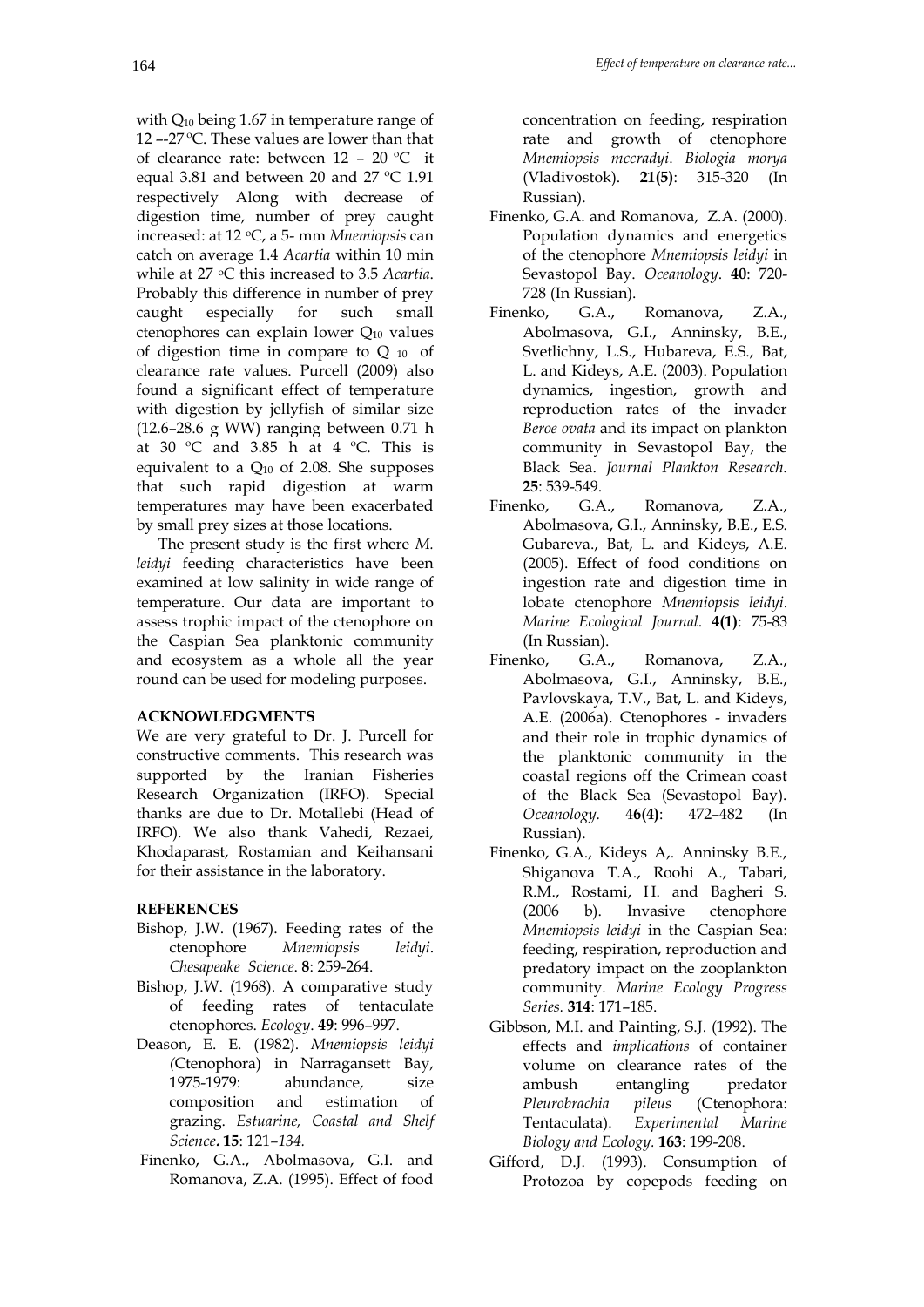natural microzooplankton assemblages. In: Kemp P.F., Sherr B.F., Sherr E.B. and Cole J.J. (eds.) Handbook of Methods in Aquatic Microbial Ecology. Lewis Publishers, Boca Ration, FL. 723-729

- Ivanov, V.P., Kamakim, A.M., Ushivtzev, V.B., Shiganova, T.S., Zhukova, O., Aladin, N., Wilson, S.I., Harbison, G.R. and Dumont, H.J. (2000). Invasion of the Caspian Sea by the comb jellyfish *Mnemiopsis leidyi* (Ctenophora).*Biological invasions*. **2**: 255- 258.
- Kideys, A.E., Jafarov, F.M., Kuliyev, Z. and Zarbalieva, T. (2001). Monitoring M*nemiopsis* in the Caspian waters of Azerbaijan. A report prepared for the Caspian Environment Programme, Baku, Azerbaijan, Final Report. August 2001.
- Kremer, P. (1976). Population dynamics and ecological energetics of a pulsed zooplankton predator, the ctenophore *Mnemiopsis leidyi*. In: Wiley, M. (ed.) *Estuarine processes*, 1, Academic Press, New York. 197–215.
- Kremer, P. (1977). Respiration and excretion by the ctenophore *[Mnemiopsis](file:///mnemiopsis) leidyi. Marine Biology.* **44** : 43–50
- Kremer, P. (1979). Predation by the ctenophore *Mnemiopsis leidyi* in Narragansett Bay, Rhode Island. *Estuaries.* 2: 97-105
- Kovalev, A.V., Besiktepe, S., Zagorodnyaya, J. and Kideys, A.E. (1998). Mediterraneanization of the Black Sea zooplankton is continuing. In Ecosystem Modeling as a Management Tool for the Black Sea. Kluwer Academic publishers, Dordrecht /Boston/ London. **47**: 199-207.
- Larson, R.J. (1987). In situ feeding rates of the Ctenophore *Mnemiopsis mccradyi. Estuaries*. 10, 2: 87-91.
- Lonsdale, D.J. (1981). Regulatory role of physical factors and predation for two Cheasapeake Bay Copepod species. *Marine Ecology Progress Series.* **5**: 341- 351.
- Miller, R.J. (1970). Distribution and energetics of an estuarine population of the ctenophore, *Mnemiopsis leidyi*. Ph. D.: thesis, North Carolina State University, Raleigh. P: 78.
- Monteleone, D.M. and Duguay, L. (1988). Laboratory studies of predation by the ctenophore *Mnemiopsis leidyi* on the early stages in the life history of the Bay Anchovy *Anchoa mitcheilli. Journal Plankton Research*. **10**: 359-372.
- Petipa, T.S. (1957). On average weight of the main zooplankton forms in the Black Sea. Proc. *Proceedings of the Sevastopol Biological Station*. **9**: 39-57 (in Russian).
- Purcell, J.E., (1992). Effects of predation by the scyphomedusan *Chrysaora quinquecirrha* on zooplankton populations in Chesapeake Bay. *Marine Ecology Progress Series.* **87**: 65– 76.
- Purcell, J.E., White, J.R. and Roman, M.R. (1994). Predation by gelatinous zooplankton and resource limitation as potential controls of *Acartia tonsa* copepod populations in Chesapeake Bay. *Limnology and Oceanography.* **39**: 263–278.
- Purcell, J.E., (2009). Extension of methods for jellyfish and ctenophore trophic ecology to large-scale research. *Hydrobiology***. 616**: 23–50.
- Quaglietta, C.E. (1987). Predation by *Mnemiopsis leidyi* on Hard Clam Larvae and Other Natural Zooplankton in Great South Bay, NY, M. Sci.: Thesis, 1987, New York State University, Stony Brook, NY. - 1987.
- Reeve, M.R., Walter, M.A. and Ikeda, T. (1978). Laboratory studies of ingestion and food utilization in lobate and tentaculate Ctenophores. *Limnology and Oceanography.* **23(4)**: 740-751.
- Rowshantabari, M. Shafieipour, M.A. Hoseini, S.A. and Takmilian, K. (2001). The distribution of copepoda in the southern Caspian Sea. *Marine science.* **1**:27-36. (In Iranian)
- Rowshantabari, R.M., Takmilian, K., Sabkara, J., Roohi, A. and Rostamian, M.T. (2003). Distribution of zooplankton in the southern of the Caspian Sea. *Iranian Scientific Fisheries.* **3**: 83-96. (In Iranian)
- Rowshantabari, R.M., Nejatkhah, P., Hosseini, S.A., Khodaparast, N. and Rostamian, M.T. (2007). Diversity, density and distribution of zooplankton in the southern of the Caspian Sea in winter 2005 compared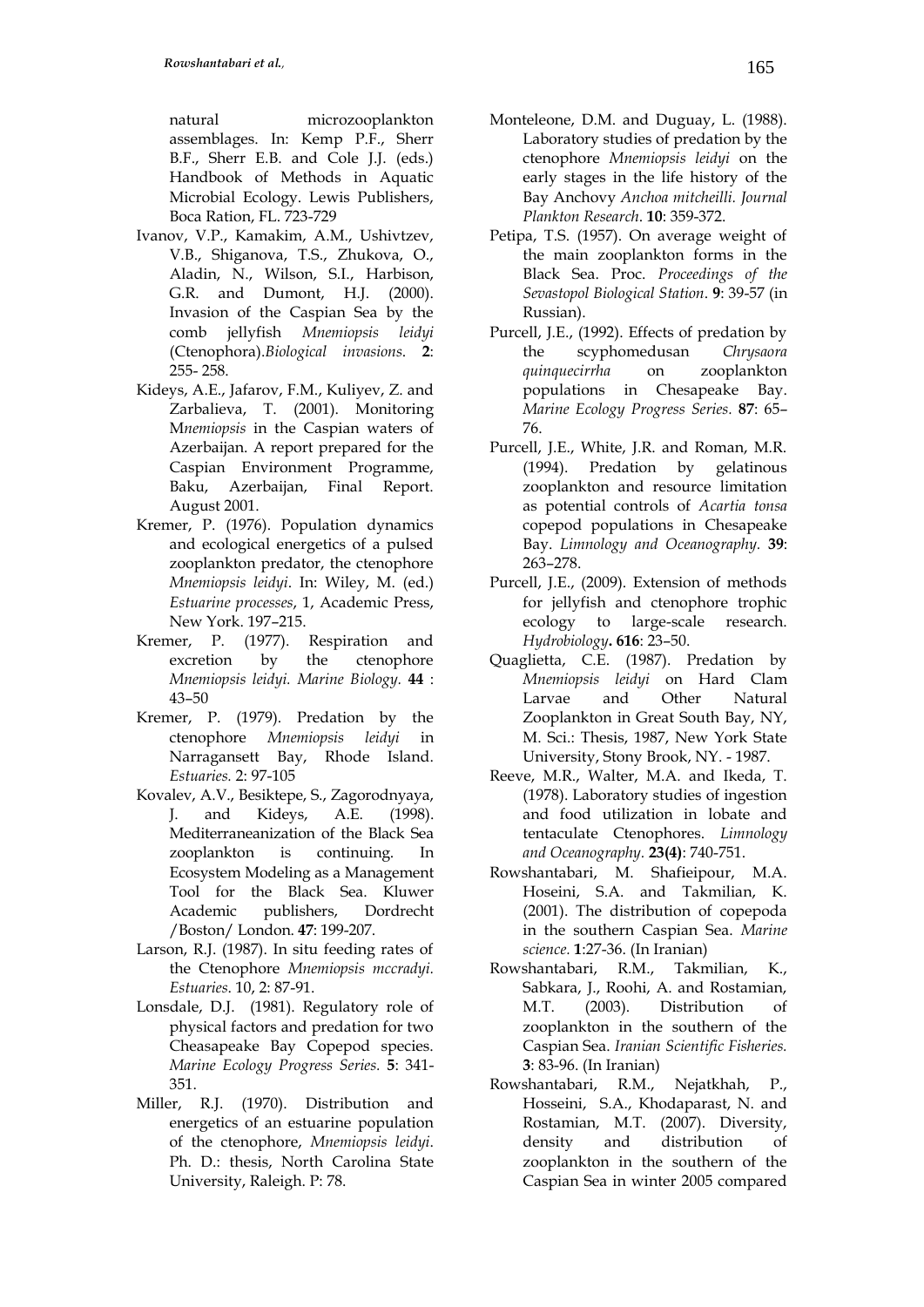with the previous years. *J. of environmental science and technology.*  **4**:129-138. (In Iranian)

- Shiganova, T.A. (1997). *Mnemiopsis leidyi*  abundance in the Black Sea and its impact on the pelagic community. In: Sensivity of North Sea, Baltic Sea and Black Sea to antropogenic and climatic changes. E. Ozsoy and A. Mikaelyan(eds). Dordrecht, Kluwer Academic Publishers., pp: 117-130.
- Shiganova, T.A., Kamakin, A.M. Zhukova, O.P., Ushivtzev, V.B., Dulimov, A.B. and Musaeva, E.I. (2001). The invader into the Caspian Sea Ctenophore *Mnemiopsis* and its initial effect on the pelagic ecosystem. *Oceanology*. **414**: 542-549.
- Stoecker, D.K., Verity, P.G., Michaels, A.E. and Davis, L.H. (1987). Feeding by larval and post–larval ctenophores on microzooplankton. *Journal Plankton Research.* **9**: 667 – 683
- Svetlichny, L.S., Abolmasova, G.I., Hubareva, E.s., Finenko, G.A., Bat, L., and Kideys A.E. (2004). Respiration

rates of *Beroe ovata* in the the Black Sea. *Marine Biology.* **145**: 585 -593.

- Sullivan, L.J. and Gifford, D.J. (2004). Diet of the larval ctenophore *Mnemiopsis leidyi* A. Agassiz (Ctenophora, Lobata). *Journal Plankton Research.* **26 (4)**: 417─431.
- Tzikkhon-Lukanina,E.A., Reznichenko, O.G. and Lukasheva, T. A. (1993). Ecological variation of comb-jelly ctenophore *Mnemiopsis leidyi* (Ctenophora) in the Black Sea. *Journal Obschei Biology.* **54**: 713-724 (in Russian).
- Tzikhon-Lukanina, E.A., Reznicheko, O.G. and Lukasheva, G.A. (1995). Feeding of ctenophore *Mnemiopsis*. *Rybnoe khozyaistvo*. **4**: 46-49 (In Russian).
- Vinogradov, M.E., Shushkina, E.A. Musaeva, E.I. and Sorokin, P.Y. (1989). Ctenophore *Mnemiopsis leidyi* (Ctenophora: Lobata), a new immigrant into the Black Sea. *Oceanology.* **29**: 293-299 (in Russian).